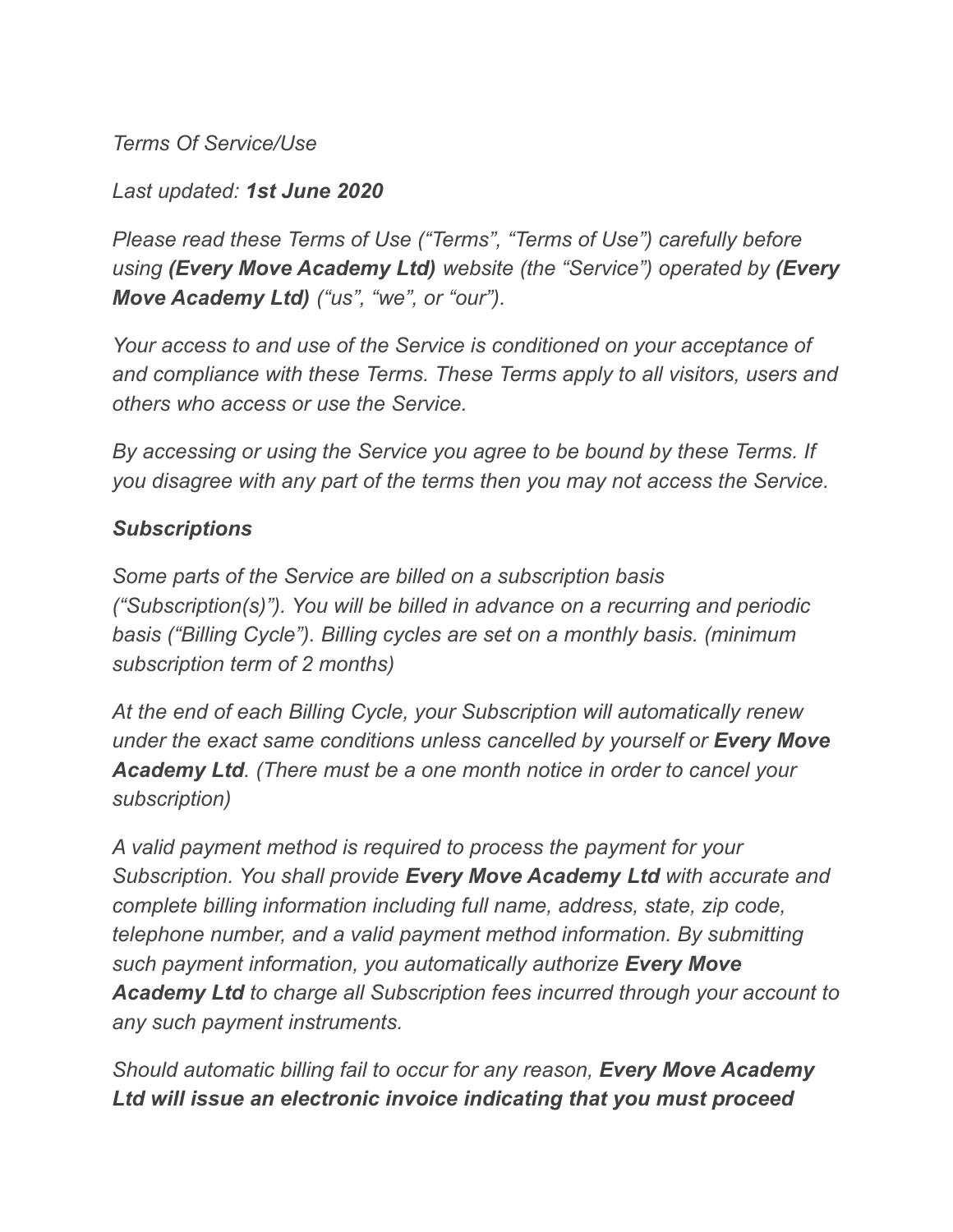## *manually, within a certain deadline date, with the full payment corresponding to the billing period as indicated on the invoice.*

## *Fee Changes*

*Every Move Academy Ltd, in its sole discretion and at any time, may modify the Subscription fees for the Subscriptions. Any Subscription fee change will become effective at the end of the then-current Billing Cycle.*

*Every Move Academy Ltd will provide you with a reasonable prior notice of any change in Subscription fees to give you an opportunity to terminate your Subscription before such change becomes effective.*

*Your continued use of the Service after the Subscription fee change comes into effect constitutes your agreement to pay the modified Subscription fee amount.*

## *Refunds*

*Except when required by law, paid Subscription fees are non-refundable.*

## *Content*

*Our Service allows you to post, link, store, share and otherwise make available certain information, text, graphics, videos, or other material ("Content"). You are responsible for the Content that you post to the Service, including its legality, reliability, and appropriateness.*

*By posting Content to the Service, you grant us the right and license to use, modify, perform, display, reproduce, and distribute such Content on and through the Service. You retain any and all of your rights to any Content you submit, post or display on or through the Service and you are responsible for protecting those rights.*

*You represent and warrant that: (i) the Content is yours (you own it) or you have the right to use it and grant us the rights and license as provided in these Terms, and (ii) the posting of your Content on or through the Service does not*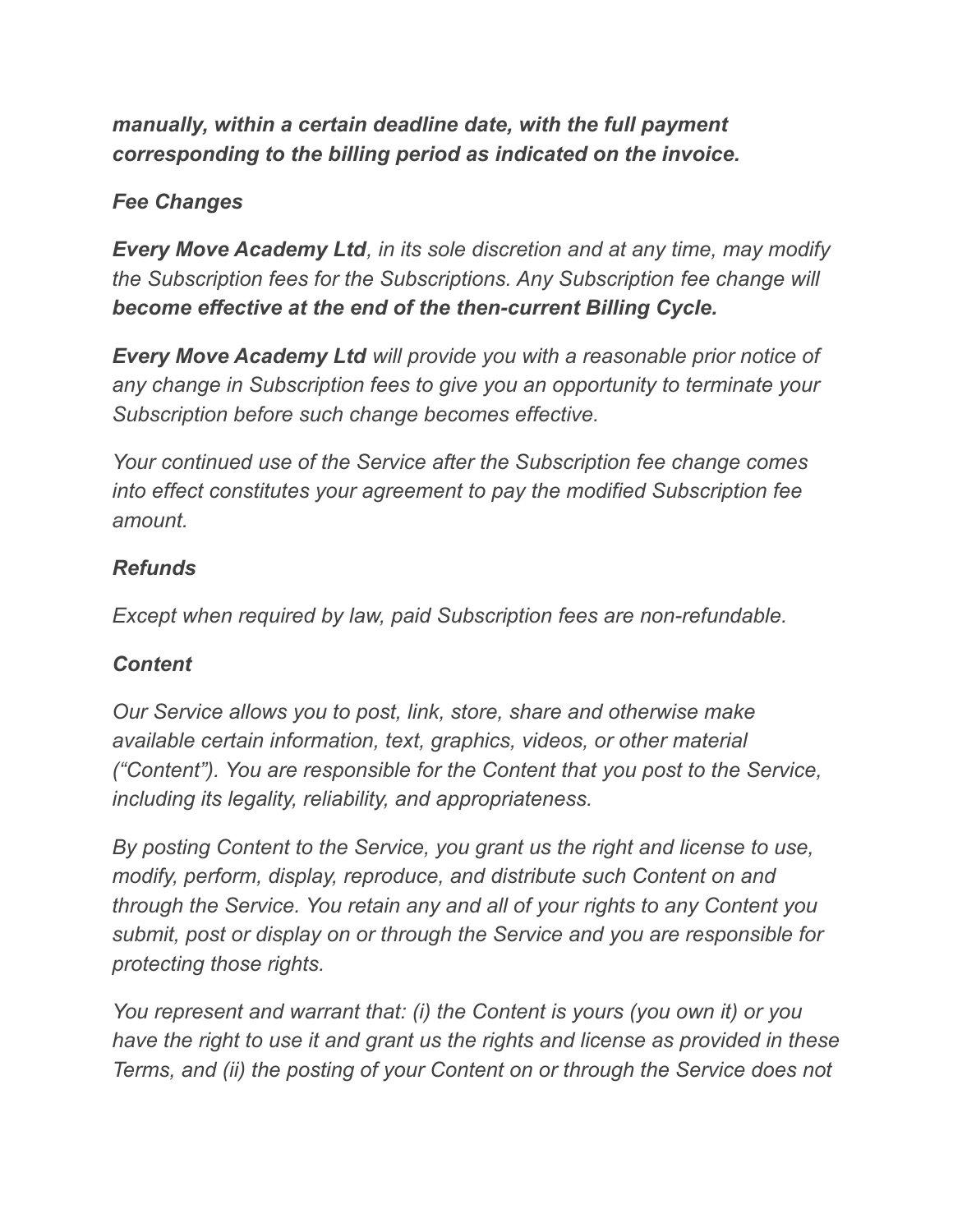*violate the privacy rights, publicity rights, copyrights, contract rights or any other rights of any person.*

### *Account*

*When you create an account with us, you must provide us information that is accurate, complete, and current at all times. Failure to do so constitutes a breach of the Terms, which may result in immediate termination of your account on our Service.*

*You are responsible for safeguarding the password that you use to access the Service and for any activities or actions under your password, whether your password is with our Service or a third-party service.*

*You must not share this confidential information with any other third party in order to avoid unauthorised use of your data.*

*You agree not to disclose your password to any third party. You must notify us immediately upon becoming aware of any breach of security or unauthorised use of your account.*

*You may not use as a username the name of another person or entity or that is not lawfully available for use, a name or trade mark that is subject to any rights of another person or entity other than you without appropriate authorization, or a name that is otherwise offensive, vulgar or obscene. You expressly agree that we cannot be held liable for any loss or damage arising out of any misrepresentations you make in this regard.*

## *Intellectual Property*

*The Service and its original content (excluding Content provided by users), features and functionality are and will remain the exclusive property of Every Move Academy Ltd and its licensors. The Service is protected by copyright, trademark, and other laws of both the United Kingdom and foreign countries. Our trademarks and trade dress may not be used in connection with any*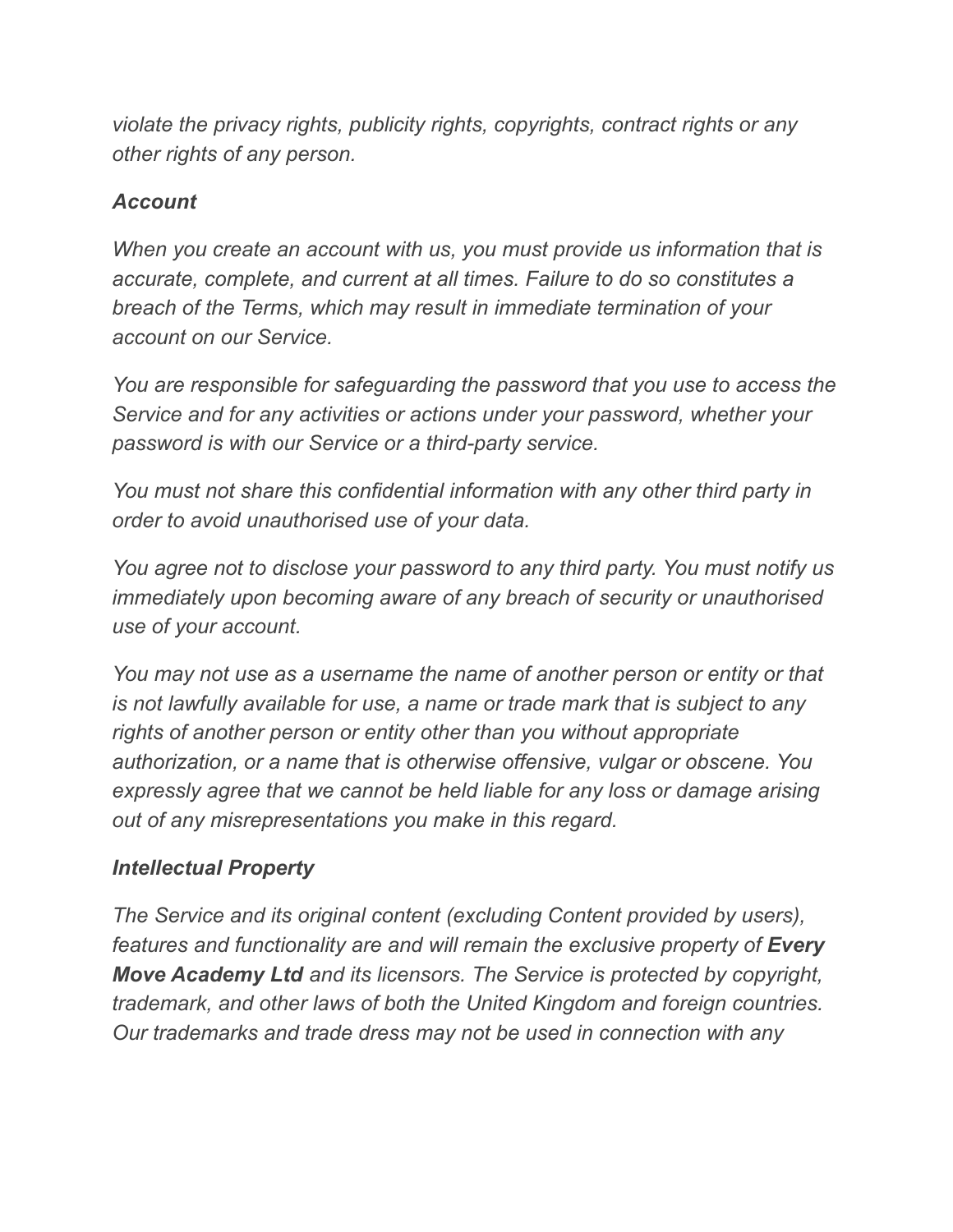*product or service without the prior written consent of Every Move Academy Ltd.*

*When you upload content, you give Every Move Academy Ltd a worldwide, non-exclusive, royalty-free, transferable licence (with right to sub-licence) to use, reproduce, distribute, prepare derivative works of, display, and perform that Content in connection with the provision of the Service and otherwise in connection with the provision of the Service andEvery Move Academy Ltd business.*

## *Links To Other Web Sites*

*Our Service may contain links to third-party web sites or services that are not owned or controlled by Every Move Academy Ltd.*

*Every Move Academy Ltd has no control over, and assumes no responsibility for, the content, privacy policies, or practices of any third party web sites or services. You further acknowledge and agree that Every Move Academy Ltdshall not be responsible or liable, directly or indirectly, for any damage or loss caused or alleged to be caused by or in connection with use of or reliance on any such content, goods or services available on or through any such web sites or services.*

*We strongly advise you to read the terms and conditions and privacy policies of any third-party web sites or services that you visit.*

## *Termination*

*We may terminate or suspend your account immediately, without prior notice or liability, for any reason whatsoever, including without limitation if you breach the Terms.*

*Upon termination, your right to use the Service will immediately cease. If you wish to terminate your account, you may simply discontinue using the Service.*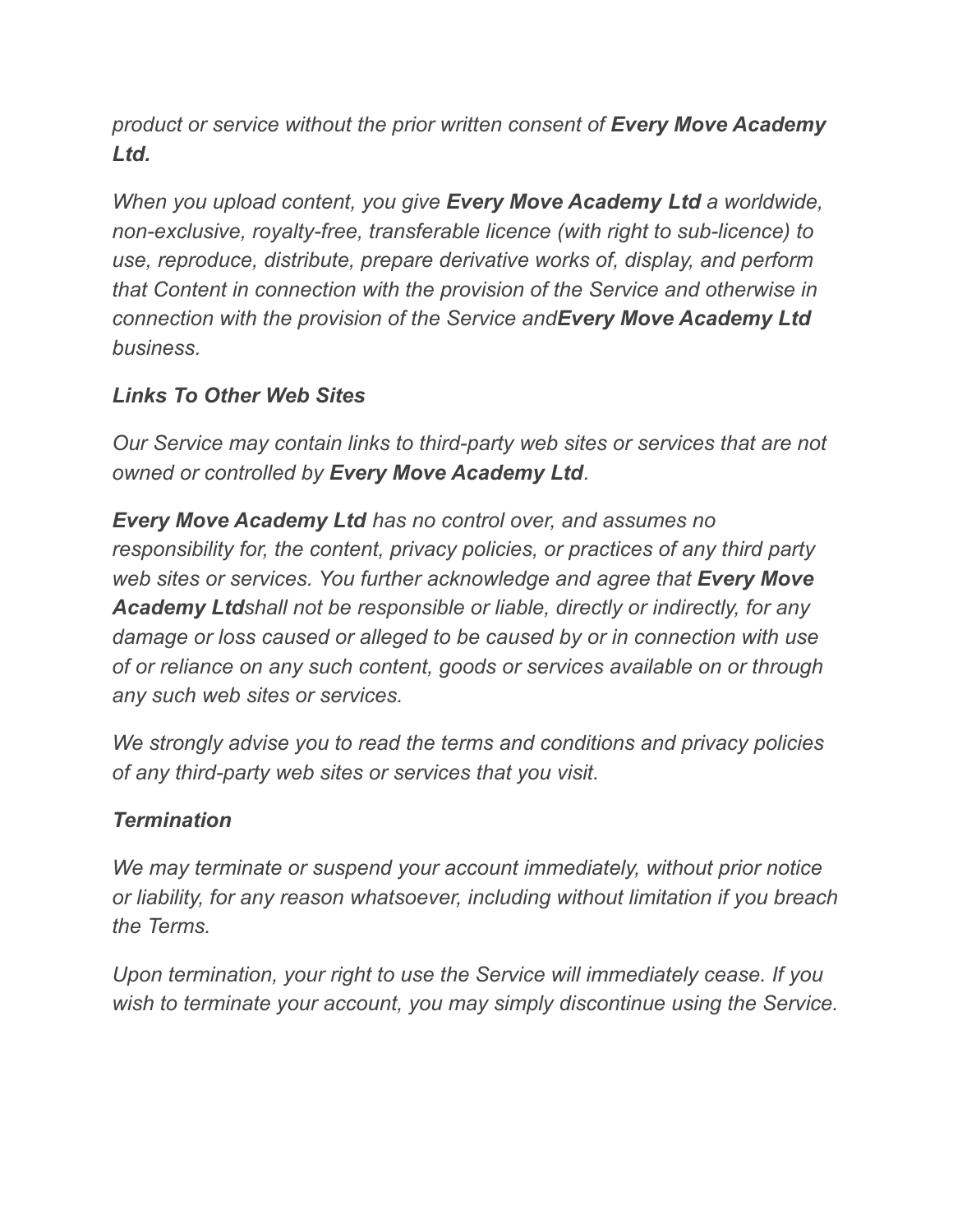*All provisions of the Terms which by their nature should survive termination shall survive termination, including, without limitation, ownership provisions, warranty disclaimers, indemnity and limitations of liability.*

#### *Indemnification*

*You agree to defend, indemnify and hold harmless Every Move Academy Ltd and its licensee and licensors, and their employees, contractors, agents, officers and directors, from and against any and all claims, damages, obligations, losses, liabilities, costs or debt, and expenses (including but not limited to attorney's fees), resulting from or arising out of a) your use and access of the Service, by you or any person using your account and password; b) a breach of these Terms, or c) Content posted on the Service.*

#### *Health and medical Conditions*

*You acknowledge and represent that:*

*1) to the best of your knowledge, you suffer from no medical or physical condition or disability that will or might increase the normal risks associated with exercise; and*

*2) if you do suffer from a medical or physical condition or disability, your doctor has approved your participation in exercise.*

*You must inform us, as soon as possible, if:*

*(i) you suffer from any new injury, illness or other medical condition;*

*(ii) you have a change in circumstances which may reflect your ability to exercise.*

*(iii) you feel that any exercise would be unsafe or uncomfortable for you.*

*Limitation Of Liability*

*In no event shall Every Move Academy Ltd, nor its directors, employees, partners, agents, suppliers, or affiliates, be liable for any indirect, incidental,*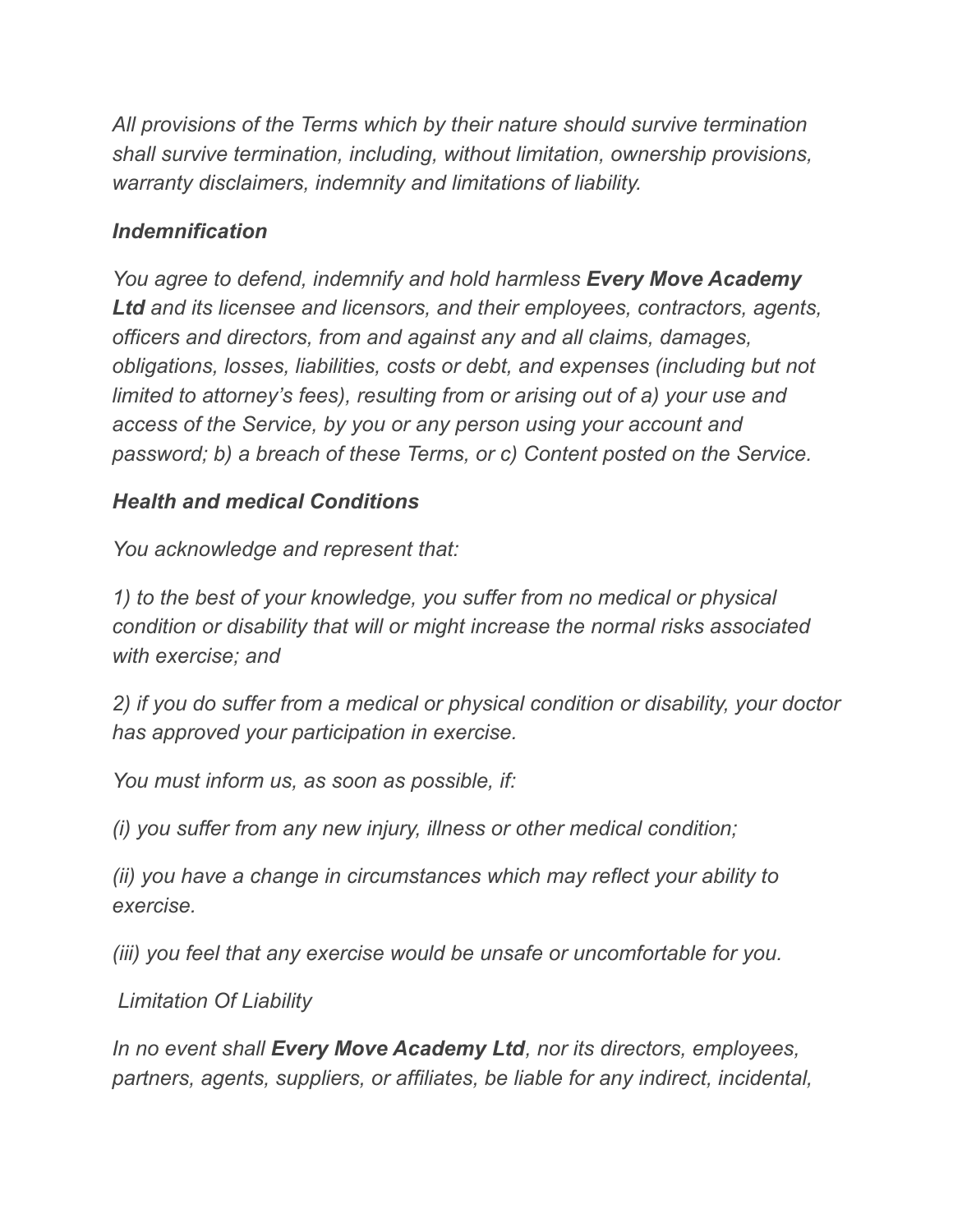*special, consequential or punitive damages, including without limitation, loss of profits, data, use, goodwill, or other intangible losses, resulting from (i) your access to or use of or inability to access or use the Service; (ii) any conduct or content of any third party on the Service; (iii) any content obtained from the Service; and (iv) unauthorized access, use or alteration of your transmissions or content, whether based on warranty, contract, tort (including negligence) or any other legal theory, whether or not we have been informed of the possibility of such damage, and even if a remedy set forth herein is found to have failed of its essential purpose.*

## *Disclaimer*

*Your use of the Service is at your sole risk. The Service is provided on an "AS IS" and "AS AVAILABLE" basis. The Service is provided without warranties of any kind, whether express or implied, including, but not limited to, implied warranties of merchantability, fitness for a particular purpose, non-infringement or course of performance.*

*Every Move Academy Ltd its subsidiaries, affiliates, and its licensors do not warrant that a) the Service will function uninterrupted, secure or available at any particular time or location; b) any errors or defects will be corrected; c) the Service is free of viruses or other harmful components; or d) the results of using the Service will meet your requirements.*

# *Exclusions*

*Without limiting the generality of the foregoing and notwithstanding any other provision of these terms, under no circumstances will Every Move Academy Ltd ever be liable to you or any other person for any indirect, incidental, consequential, special, punitive or exemplary loss or damage arising from, connected with, or relating to your use of the Service, these Terms, the subject matter of these Terms, the termination of these Terms or otherwise, including but not limited to personal injury, loss of data, business, markets, savings, income, profits, use, production, reputation or goodwill, anticipated or otherwise, or economic loss, under any theory of liability (whether in contract, tort, strict liability or any other theory or law or equity), regardless of any*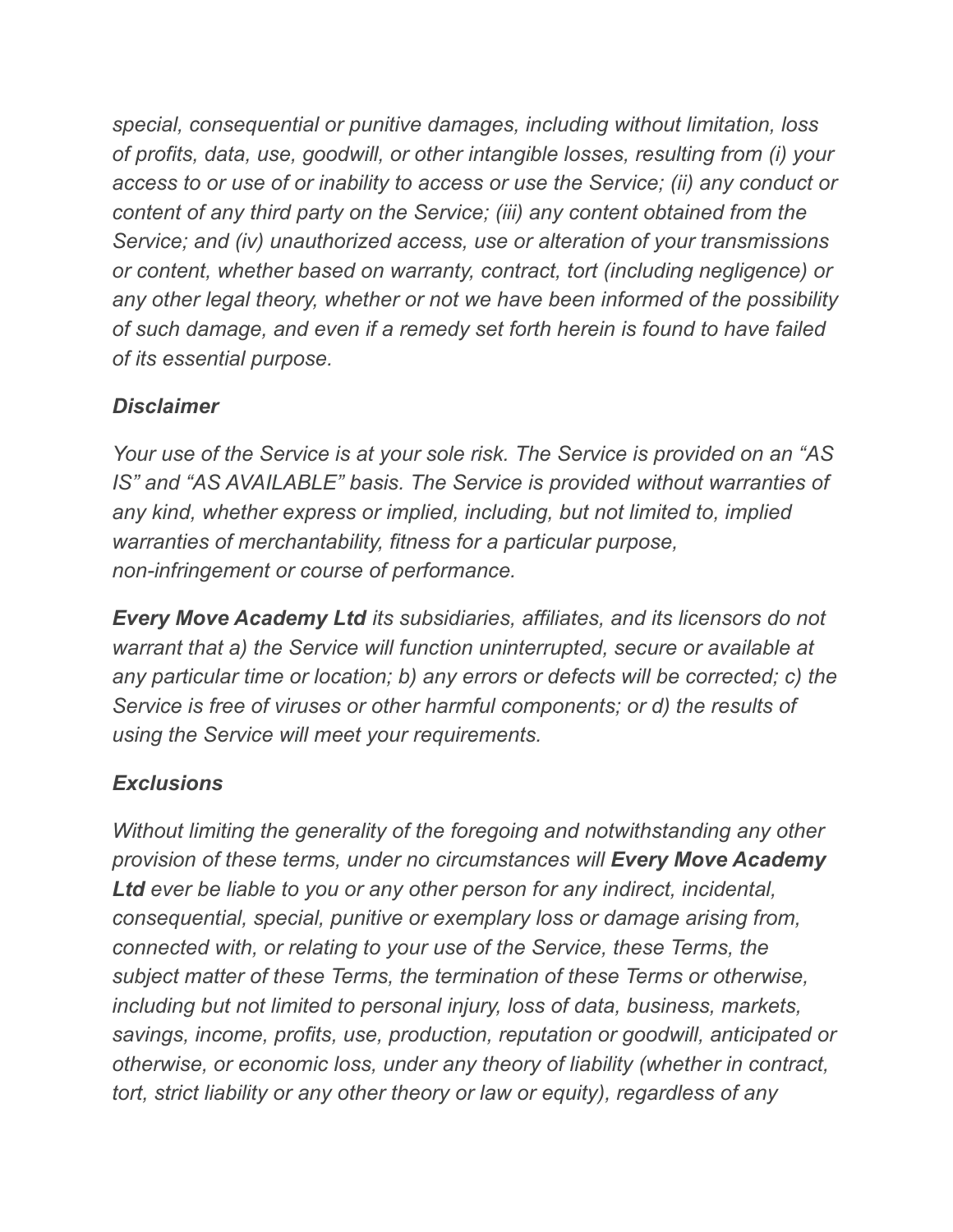*negligence or other fault or wrongdoing (including without limitation gross negligence and fundamental breach) by Every Move Academy Ltd or any person for whom Every Move Academy Ltd is responsible, and even if Every Move Academy Ltd has been advised of the possibility of such loss or damage being incurred.*

## *Governing Law*

*These Terms shall be governed and construed in accordance with the laws of England and Wales, without regard to its conflict of law provisions.*

*Our failure to enforce any right or provision of these Terms will not be considered a waiver of those rights. If any provision of these Terms is held to be invalid or unenforceable by a court, the remaining provisions of these Terms will remain in effect. These Terms constitute the entire agreement between us regarding our Service, and supersede and replace any prior agreements we might have between us regarding the Service.*

## *Changes*

*We reserve the right, at our sole discretion, to modify or replace these Terms at any time. If a revision is material we will try to provide at least 30 days notice prior to any new terms taking effect. What constitutes a material change will be determined at our sole discretion.*

*By continuing to access or use our Service after those revisions become effective, you agree to be bound by the revised terms. If you do not agree to the new terms, you must stop using the service.*

# *Privacy Policy And Cookie Policy*

*Please refer to our Privacy Policy and Cookies Policy. You agree that they constitute part of these terms. You must read our Privacy Policy and Cookies Policy before you use the Service.*

## *Contact Us Terms Of Service/Use*